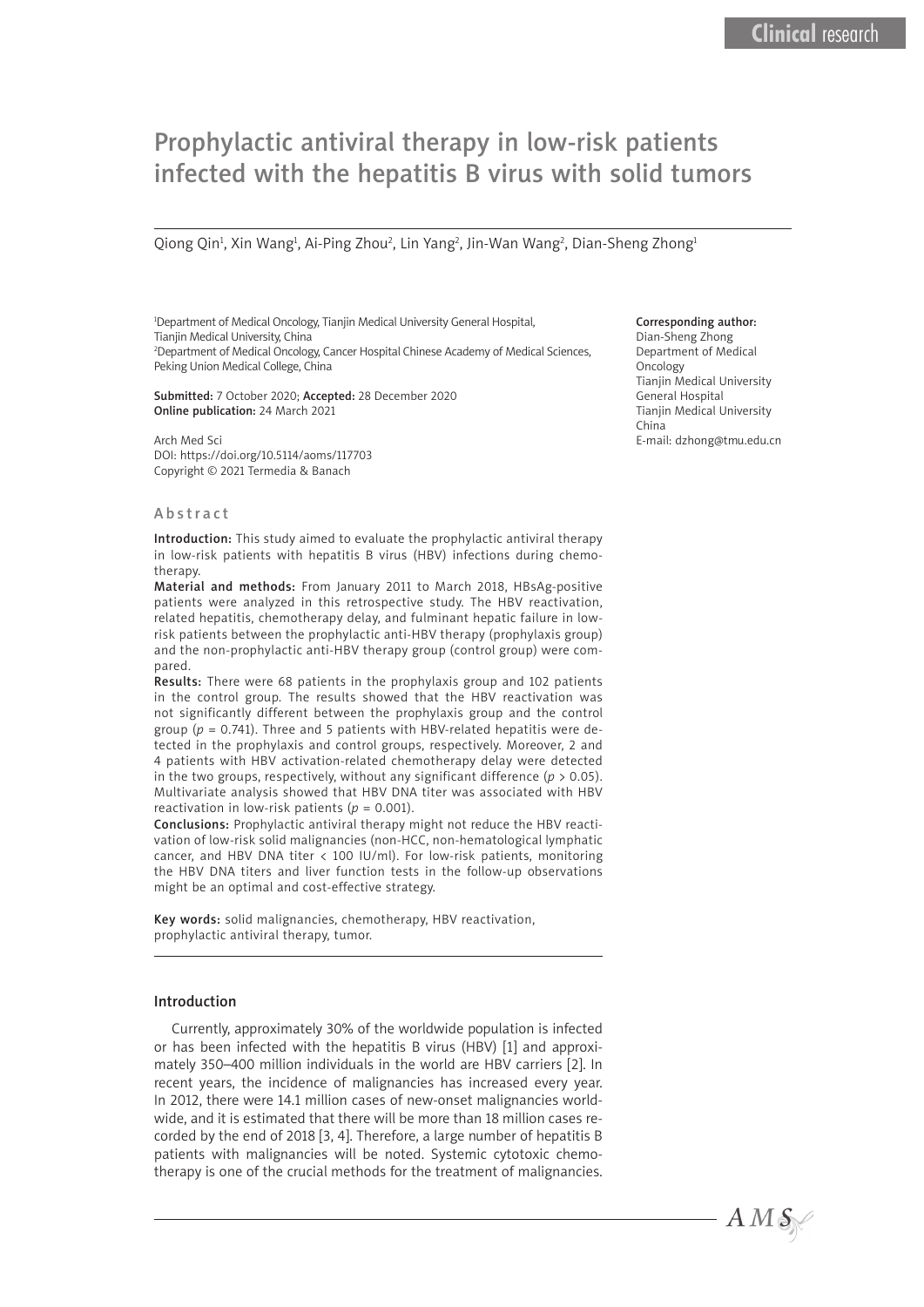During and after chemotherapy, it might disrupt the immune balance of the body and lead to HBV reactivation [5–7]. Clinical manifestations, from the mild elevation of alanine transaminase (ALT) to the deterioration of liver function, liver failure, and death due to chemotherapy delay, might occur after HBV reactivation [8], which in turn would affect the efficacy of systemic anti-cancer therapy. The guidelines, therefore, recommend prophylactic antiviral therapy for 6–12 months in HBsAg-positive patients with malignancies before chemotherapy [9, 10].

However, there is a lack of clinical research on the need for prophylactic anti-HBV therapy in lowrisk patients undergoing cytotoxic chemotherapy (hepatitis B patients with non-hematological lymphatic cancer, non-HCC, and low HBV DNA titers). Thus, this retrospective study aimed to evaluate the prophylactic antiviral therapy in those low-risk patients with HBV-infections during chemotherapy.

## Material and methods

## Patients

From January 2011 to July 2013, HBsAg-positive patients with solid tumors who received chemotherapy in the Cancer Hospital of the Chinese Academy of Medical Sciences and the Tianjin Medical University General Hospital were enrolled in this study. The Ethics Committees of our hospital approved this retrospective study.

## Inclusion and exclusion criteria

Inclusion criteria: (1) patients with malignancies that were pathologically confirmed; (2) patients aged  $\geq$  18 years; and (3) patients who were HBsAg positive; (4) HBV DNA titers < 100 IU/ml. Exclusion criteria: (1) patients with HCC, hematological malignancies, and lymphoma; (2) patients who had anti-hepatitis C virus antibodies or consumed alcohol excessively (> 20 g/day); (3) patients with acute fulminant hepatitis; and (4) HBV DNA titer was not detected before chemotherapy or HBeAg-positive patients.

## Study design and measurements

The patients were divided into the prophylaxis group (prophylactic therapy received before chemotherapy) and the control group (anti-HBV therapy received after HBV reactivation). In the prophylaxis group, the patients were administered anti-HBV drugs orally 1 week before chemotherapy until at least 3 months after the end of chemotherapy: lamivudine 100 mg/day (GKS), entecavir 0.5 mg/day (Bristol-Myers Squibb and Chia Tai Tianqing), and adefovir dipivoxil 10 mg/day (GKS). Parameters such as HBV reactivation risk,

related hepatitis, chemotherapy delay, and severe liver failure caused by hepatitis B reactivation were compared between the two groups.

In the hepatitis B screening, HBeAg and HBe-Ab were detected with a radioimmunoassay kit (radioimmunoassay (RIA) enzyme-linked immunosorbent assay (ELISA) rapid kit; Abbott Laboratories, North Chicago, IL, USA) and HBsAg and HBsAb were detected with an Abbott HBsAg analyzer and the sensitivity was 0.05 IU/ml. The lower limit of detection for HBV DNA by the Roche Molecular System (Cobas Amplicor HBV monitor test; Roche Molecular Systems, Pleasanton, CA) was 20 IU/ml.

# Definition of hepatic events

HBV reactivation is defined as follows: (i)  $a \ge 2 \log$ (100-fold) increase in HBV DNA compared to the baseline level and (ii) an HBV DNA  $\geq$  3 log (1,000) IU/ml in a patient with a previously undetectable level in the serum during the follow-up period [10]. HBV-related hepatitis: the serum ALT level (the normal upper limit is 40 IU/l) more than 3-fold and >100 U/l after HBV reactivation. The chemotherapy delay is defined as more than 8 days of chemotherapy. The abnormal liver function is defined as ALT or AST > 40 U/l in the liver function tests.

# Observational index

The observational index included serum HBeAg, anti-HBeAb, and HBV DNA concentrations and biochemical parameters, such as serum bilirubin, AST, and ALT levels before each chemotherapy session. The patients were followed up every 3–6 months until death.

# Statistical analysis

We used the software program SPSS 17.0 (IBM, Chicago, USA) to conduct the statistical analysis. Discontinuous variables were expressed as a percentage (%). Continuous variables were expressed as mean ± SD. In this study, a *t*-test was used for two-group comparisons of a normal distribution. The non-normally distributed continuous data were compared using non-parametric tests. The counting data were tested by a  $\chi^2$  test. We used a stepwise forward method and the logistic model was used in the multivariable analysis of the competing risks. *P* < 0.05 was considered statistically significant.

## Results

# General characteristics

A total of 260 participants were included in this study. Also, 90 patients were excluded due to the following reasons: 42 patients had HBV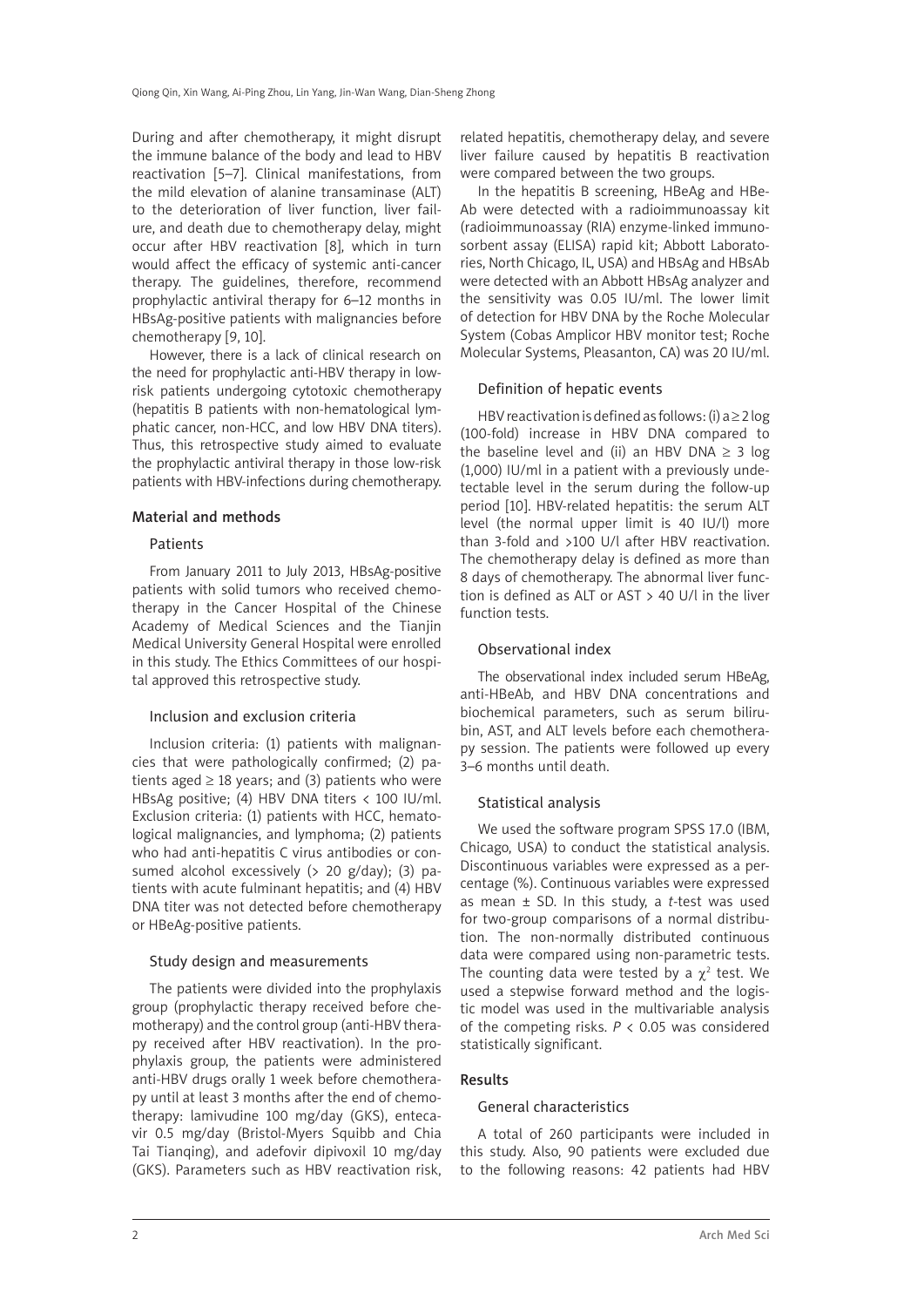| <b>Variables</b>                 | Prophylaxis group, $n = 68$ (%) | Control group, $n = 102$ (%) | P-value |
|----------------------------------|---------------------------------|------------------------------|---------|
| Age [years]; mean; SD            | 52.6; 10.4                      | 52.5; 10.7                   | 0.958   |
| Gender, n (%)                    |                                 |                              |         |
| Male                             | 35 (51.5)                       | 51 (50)                      | 0.851   |
| Female                           | 33(48.5)                        | 51(50)                       |         |
| Tumor type, n (%)                |                                 |                              |         |
| <b>Breast cancers</b>            | 16 (23.5)                       | 19(18.6)                     | 0.584   |
| Lung cancers                     | 22(32.4)                        | 28(27.5)                     |         |
| Gastrointestinal cancers         | 26(38.2)                        | 50 (49.0)                    |         |
| Other cancers                    | 4(5.9)                          | 5(4.9)                       |         |
| Tumor stage, n (%)               |                                 |                              |         |
| Stage I-III                      | 32 (47.1)                       | 51 (50.0)                    | 0.755   |
| Stage IV                         | 36 (52.9)                       | 51(50.0)                     |         |
| Adjuvant chemotherapy, n (%)     |                                 |                              |         |
| Yes                              | 34 (50.0)                       | 49 (48.0)                    | 0.802   |
| No                               | 34 (50.0)                       | 53 (52.0)                    |         |
| HBsAg level [IU/ml], n (%)       |                                 |                              |         |
| $\geq 250$                       | 6(8.8)                          | 3(2.9)                       | 0.159   |
| < 250                            | 62 (91.2)                       | 99 (97.1)                    |         |
| HBV DNA status, $n$ (%)          |                                 |                              |         |
| Positive                         | 15(22.1)                        | 12 (11.8)                    | 0.072   |
| Negative                         | 53 (77.9)                       | 90 (88.2)                    |         |
| Baseline ALT [U/l]               |                                 |                              |         |
| Mean                             | 22.1                            | 23.9                         | 0.437   |
| SD                               | 12.1                            | 15.6                         |         |
| Baseline liver metastasis, n (%) |                                 |                              |         |
| Yes                              | 23(33.8)                        | 48 (47.1)                    | 0.086   |
| No                               | 45 (66.2)                       | 54 (52.9)                    |         |
| Chemotherapy regime, $n$ (%)     |                                 |                              |         |
| Anthracycline-based              | 2(6.9)                          | 4(3.9)                       | 0.683   |
| Fluorouracil-based               | 24 (35.3)                       | 40 (39.2)                    |         |
| Taxane-based                     | 10(14.7)                        | 21(20.6)                     |         |
| Anthracycline + taxane           | 12 (17.6)                       | 15 (14.7)                    |         |
| Other                            | 20 (29.4)                       | 22(21.6)                     |         |
| Cycles of chemotherapy           |                                 |                              |         |
| Mean                             | 6.5                             | 6.5                          | 0.950   |
| SD                               | 2.8                             | 2.7                          |         |
| Duration of follow-up (months)   |                                 |                              |         |
| Mean                             | 38.7                            | 36.9                         | 0.657   |
| SD                               | 23.7                            | 23.9                         |         |

*HBsAg – hepatitis B surface antigen, ALT – alanine transaminase.*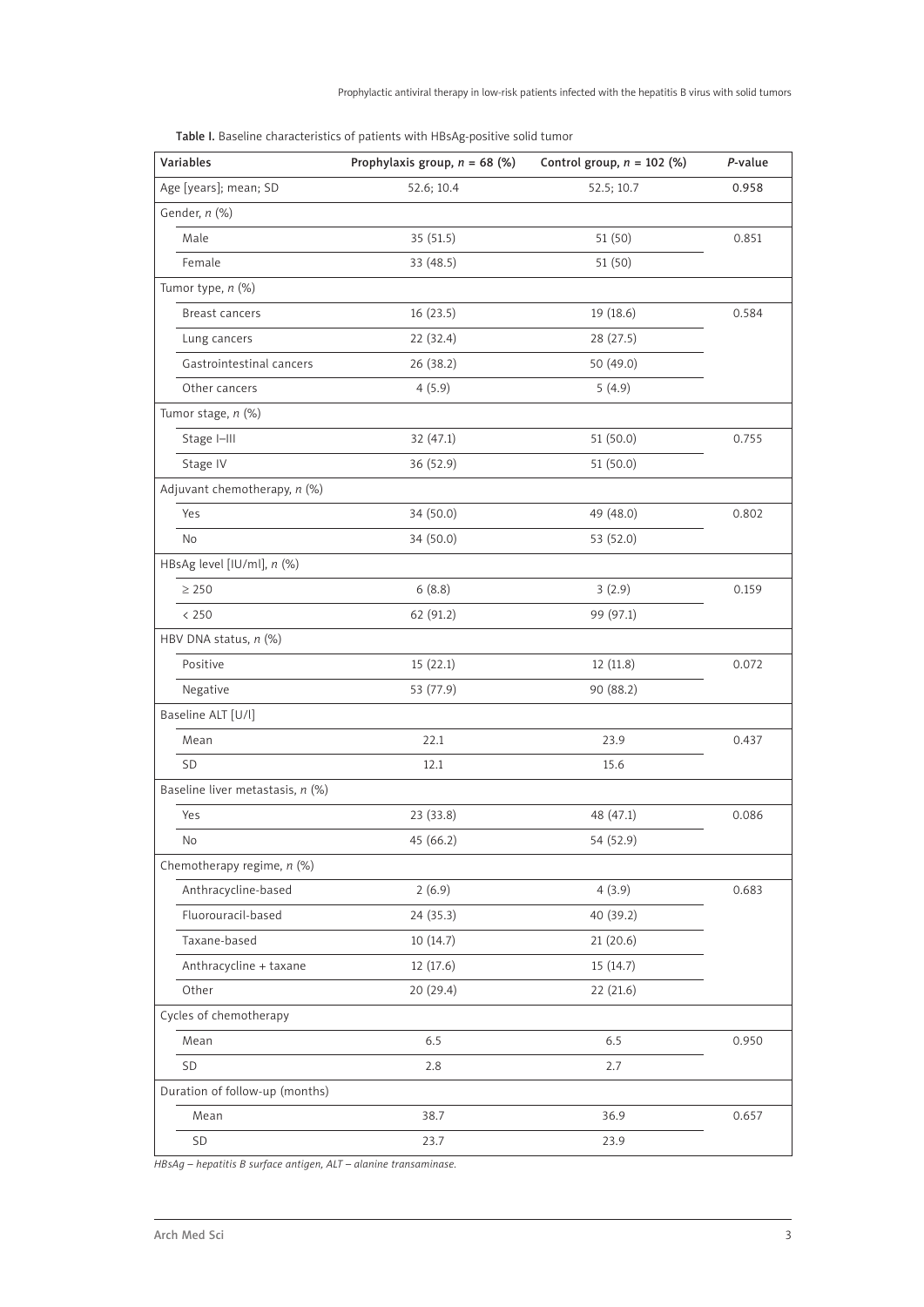|  |  | Qiong Qin, Xin Wang, Ai-Ping Zhou, Lin Yang, Jin-Wan Wang, Dian-Sheng Zhong |
|--|--|-----------------------------------------------------------------------------|

|                |             |     | Table II. Details of 10 patients with hepatitis B virus reactivation |                                                                                                               |               |                 |                |                   |     |                     |                           |                |
|----------------|-------------|-----|----------------------------------------------------------------------|---------------------------------------------------------------------------------------------------------------|---------------|-----------------|----------------|-------------------|-----|---------------------|---------------------------|----------------|
| Patient No.    | Age [years] | Sex | Tumor                                                                | Chemo-therapy                                                                                                 | Prophylaxis   | ТIV             | <b>HBV DNA</b> | Time reactivation | TIY | HBV DNA             | Antiviral treatment       | Outcome        |
|                | 53          | Σ   | Gastric cancer                                                       | SOX                                                                                                           | $\frac{1}{2}$ | 34              | Negative       | 40 <sub>w</sub>   | 36  | $3.5 \times 10^{3}$ | Entecavir                 | Died of tumor  |
|                | 38          | Σ   | Gastric cancer                                                       | SOX                                                                                                           | $\frac{1}{2}$ | 58              | 84             | 13 <sub>w</sub>   | 62  | $6.8 \times 10^{3}$ | Entecavir                 | Alive and well |
| $\sim$         | 47          | Щ   | Breast cancer                                                        | $EPI + PTX$                                                                                                   | $\frac{1}{2}$ | $\overline{2}$  | 23             | $\geq$            | 83  | $3.4 \times 10^{4}$ | Entecavir                 | Alive and well |
| 4              | 59          | ш.  | Breast cancer                                                        | PTX + Heceptin                                                                                                | $\frac{1}{2}$ | $\frac{8}{10}$  | 39             | 4w                | 22  | $5.8 \times 10^{3}$ | Entecavir                 | Died of tumor  |
| 5              | 47          | Σ   | Lung cancer                                                          | DOC                                                                                                           | Yes           | $\overline{4}$  | 93             | 3W                | 238 | $5.4 \times 10^{6}$ | Entecavir added to 1.0 mg | Died of tumor  |
| $\circ$        | 48          | Σ   | Colon cancer                                                         | XELOX                                                                                                         | Yes           | 20              | Negative       | 3w                | 56  | $5.4 \times 10^{5}$ | Entecavir                 | Alive and well |
|                | 56          | щ   | Breast cancer                                                        | $EPI + PTX$                                                                                                   | $\frac{1}{2}$ | $\overline{31}$ | $\overline{c}$ | 17w               | 177 | $4.8 \times 10^5$   | Entecavir                 | Alive and well |
| $\infty$       | 50          | щ   | Breast cancer                                                        | EPI + DOC                                                                                                     | Yes           | $\overline{4}$  | 39             | 11M               | 171 | $6.2 \times 10^{5}$ | Entecavir added to 1.0 mg | Died of tumor  |
| G              | 36          | щ   | Breast cancer                                                        | $EPI + PTX$                                                                                                   | Yes           | 25              | 23             | $\approx$         | 74  | $4.3 \times 10^{4}$ | Entecavir                 | Alive and well |
| $\overline{a}$ | 56          | ⋝   | Esophageal<br>cancer                                                 | PTX + DDP                                                                                                     | $\frac{1}{2}$ | 32              | 45             | 4                 | 144 | $2.0\times10^4$     | Entecavir                 | Died of tumor  |
|                |             |     |                                                                      | 'Before chemotherapy the level of ALT and HBV DNA. **At the time of reactivation the level of ALT and HBV DN. |               |                 |                |                   |     |                     |                           |                |

DNA > 100 U/ml at the baseline; 44 patients had a lymphoma; in 4 patients HBV DNA was not de tected at baseline. The follow-up ranged from 7.0 to 80.0 months, the final follow-up was in Sep tember 2018, and the median duration was 30 months. 143 patients were negative for HBV DNA and 27 patients had HBV DNA titer  $> 20$  IU/ml, ranging from 21 to 93 IU/ml, with a median of 36 IU/ml. Nine patients with HBsAg were above the detection limit of 250 IU/ml and 161 patients had an HBsAg quantification of 0.01–240 IU/ml. The cohort consisted of 35 breast cancer, 50 lung cancer, 76 gastrointestinal cancer, 2 ovarian can cer, 2 nasopharyngeal carcinomas, 1 synovial sar coma, 1 urothelial bladder carcinoma, 1 prostatic cancer, 1 testicular seminoma, and 1 parotid car cinoma patients. Eighty-seven patients included in this study had palliative chemotherapy and 83 patients had postoperative adjuvant therapy.

Sixty-eight of the 170 patients received prophy lactic anti-HBV therapy (prophylaxis group), while there were 102 patients without prophylactic anti-HBV treatment (control group). Age, gender, cancer type, tumor stage, initial treatment plan, and treatment cycle of the patients were similar be tween the two groups (Table I).

# HBV reactivation, HBV-related hepatitis, and chemotherapy delay

The results showed that the cumulative HBV reactivation rates were 2.0%, 5.9%, and 6.7% in the control group and 2.9%, 4.4%, and 4.4% in the prophylaxis group at 10, 30, and 60 weeks after the start of chemotherapy, respectively (Fig ure 1:  $p = 0.515$ ).

The HBV reactivation had no significant differ ence between the two groups ( $p = 0.741$ , Figure 2). The cases of hepatitis B reactivation is described in detail in Table II. The prevention of HBV reac tivation was similar among the three antiviral drugs *p* = 0.373). HBV reactivation also occurred in 9 patients during chemotherapy. HBV reactivation occurred in 1 patient at 12 weeks after chemo therapy (control group). Furthermore, 23 (33.8%) and 40 patients (39.2%) experienced abnor mal liver function in the two groups ( $p = 0.515$ ). Of these 63 patients with abnormal liver function, 8 (12.7%) were associated with HBV reactivation, 46 (73.0%) with chemotherapy-induced liver inju ry, and 9 with tumor progression (14.3%). A further analysis revealed 8 cases of HBV activation-related hepatitis, including 3 cases in the prophylaxis group and 5 cases in the control group; the incidence of both groups was also similar (4.4% vs. 4.9%,  $p = 0.882$ , Figure 3). There were also, interestingly, 13 and 25 cases of chemotherapy delay in the two groups ( $p = 0.456$ ). The correlation between chemotherapy delay and HBV reactivation was 2.9%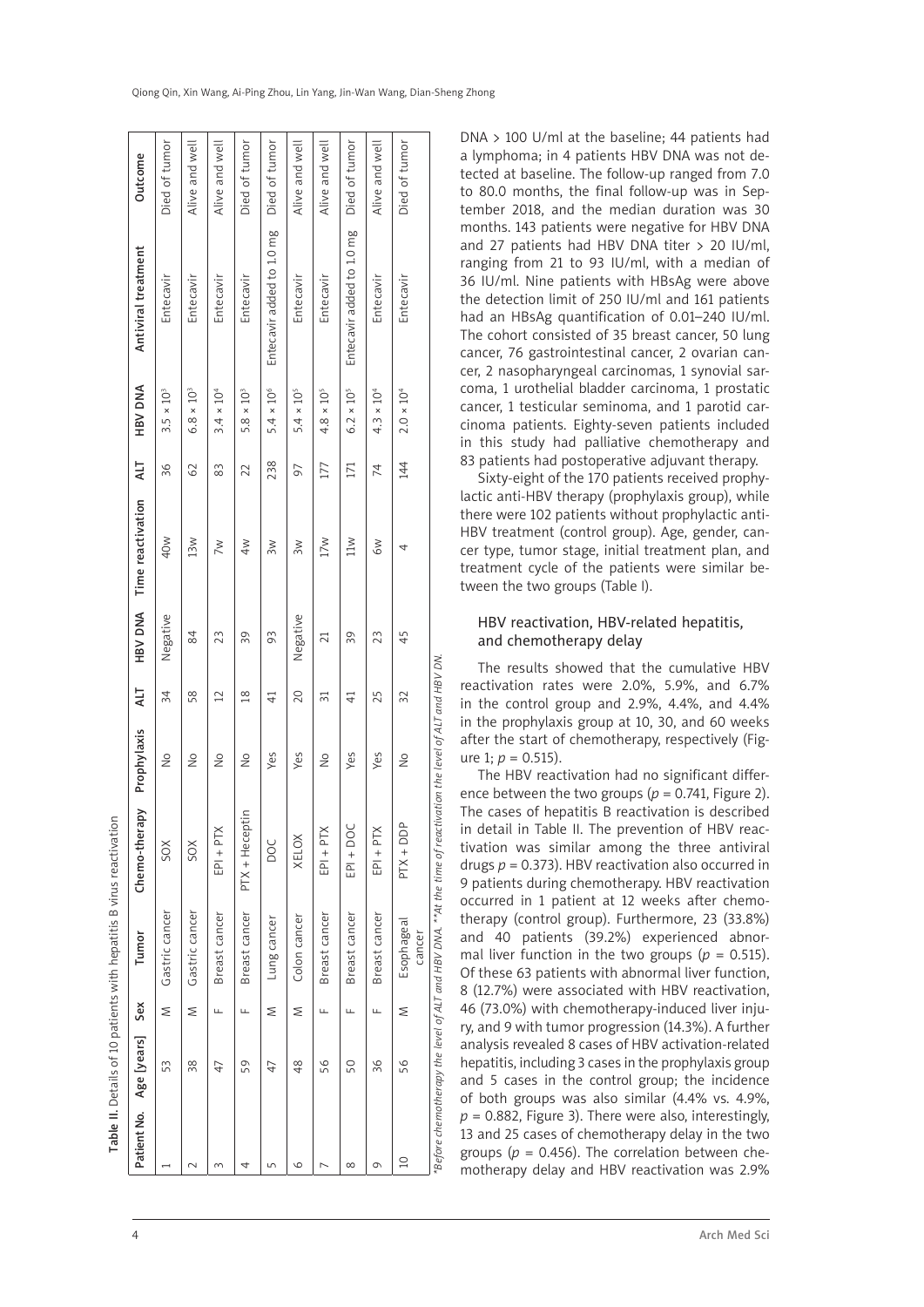

Figure 1. Cumulative reactivation rate in the prophylaxis and control groups



Figure 3. Hepatitis B virus (HBV)-related hepatitis in the prophylaxis and control groups

(2/68) and 3.9% (4/102), respectively, without any significant difference ( $p = 0.875$ , Figure 4).

#### Risk factor

Age, gender, tumor type, adjuvant therapy, combination with liver metastasis, HBsAg level, HBV DNA titer, steroid-containing regimen, taxanebased regimen, anthracycline-based regimen, fluorouracil-based regimen, prophylactic anti-HBV therapy, and whether ALT was elevated before chemotherapy were analyzed. The results showed that the taxane-based chemotherapy regimen and HBV DNA titer were associated with HBV reactivation (11.3% vs. 2.8%, *p* = 0.038; 29.6% vs. 1.4%,  $p \lt 0.001$ ) (Table III). The above factors ( $p \lt 0.2$ ) were also analyzed by multivariate analysis and the results confirmed that HBV DNA titer was an independent risk factor for HBV reactivation in low-risk patients (HR = 20.807, 95% CI: 3.644– 118.817, *p* < 0.05) (Table IV).

#### **Discussion**

Recently, approximately 51.7–72.0% of patients with hematological malignancies and lymphomas developed HBV reactivation if the prophylactic anti-HBV therapy was not administered [11–15]. Prophylactic antiviral therapy is also still required for patients who have been previously infected with



Figure 2. Hepatitis B virus (HBV) reactivation in the prophylaxis and control groups



Figure 4. Hepatitis B virus (HBV)-related chemotherapy disruption in the prophylaxis and control groups

HBV while undergoing autologous and allogeneic hematopoietic stem cell transplantation and received rituximab combined with chemotherapy. Also, approximately 13.0–43.0% of these patients had HBV reactivation during and after chemotherapy [11, 16]. The occurrence of tumors has also recently increased [17–19]. Chemotherapy-induced HBV reactivation was an independent risk factor in hepatitis B patients with solid tumors [20]. Previous studies on solid tumors including patients with hepatocellular carcinoma (HCC) showed that the HBV reactivation risk was significantly higher than that in other solid tumors [21]. Anti-HBV therapy significantly improved the prognosis of patients with hepatitis and HCC [22].

This study showed that prophylactic anti-HBV therapy could not reduce the HBV reactivation in hepatitis B patients with low-risk solid malignancies (non-hematological lymphatic cancer, non-HCC, HBV DNA titer < 100 IU/ml). It was previously reported that the higher the score was, the higher was the risk of HBV reactivation [18]. All patients in the current study were low-risk patients and the overall HBV reactivation risk was 5.9%, which was similar to the above study [19, 23–25].

Recent studies have also reported that the HBV reactivation risk in solid malignancies treated with lamivudine for prophylactic anti-HBV therapy was 0–7% [19, 24, 25]. Thus, the HBV reactivation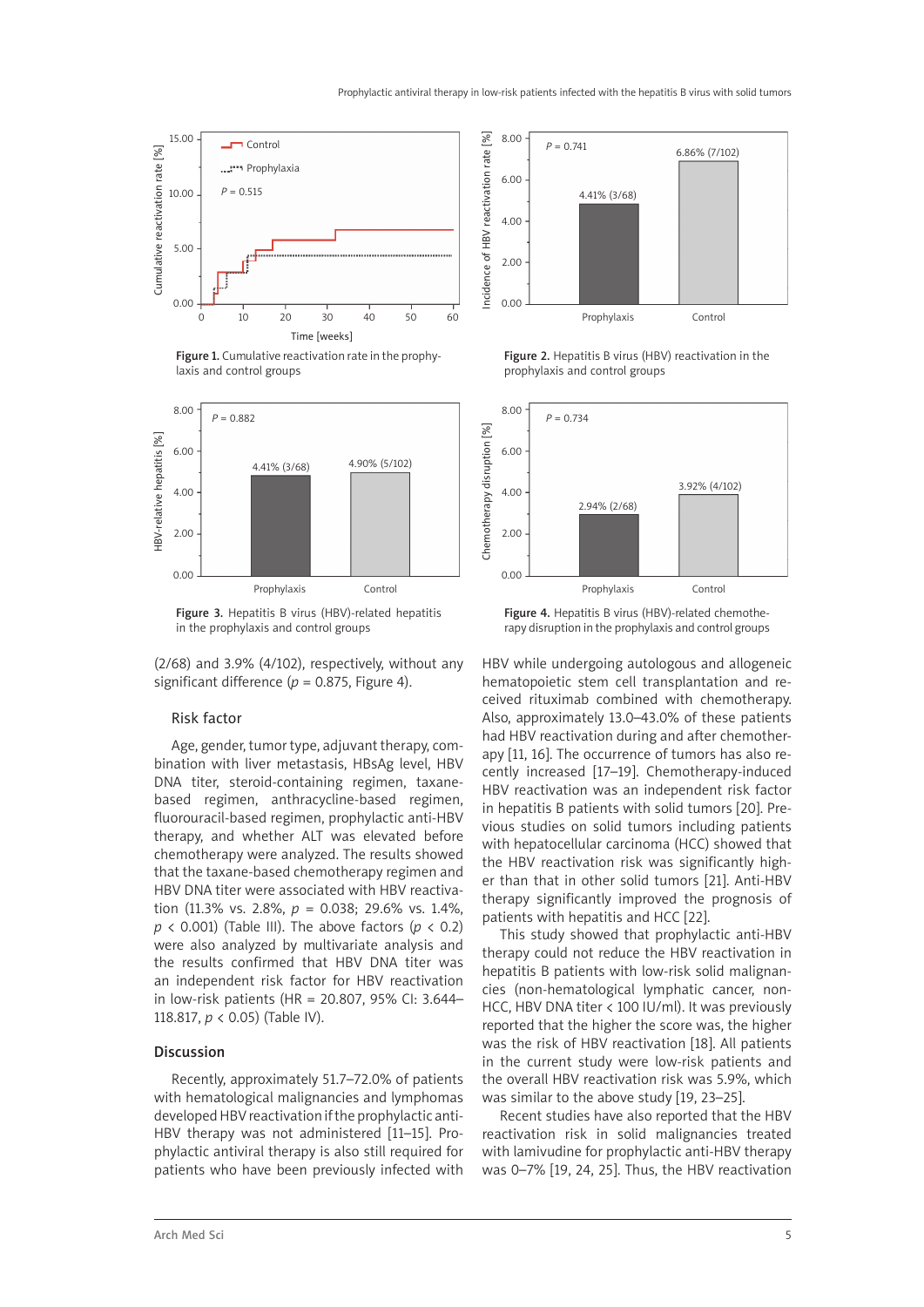Qiong Qin, Xin Wang, Ai-Ping Zhou, Lin Yang, Jin-Wan Wang, Dian-Sheng Zhong

| Characteristics                     | Patients with HBV reactivation,<br>$n = 10$ (%) | Patients without HBV reactivation,<br>$n = 160$ (%) | P-value |
|-------------------------------------|-------------------------------------------------|-----------------------------------------------------|---------|
| Age [years], n (%)                  |                                                 |                                                     |         |
| $\leq 65$                           | 7(70.0)                                         | 91 (56.9)                                           | 1.000   |
| >65                                 | 3(30.0)                                         | 69 (43.1)                                           |         |
| Gender, n (%)                       |                                                 |                                                     |         |
| Male                                | 5(50.0)                                         | 81 (50.6)                                           | 1.000   |
| Female                              | 50(50.0)                                        | 79 (49.4)                                           |         |
| Tumor type, n (%)                   |                                                 |                                                     |         |
| Gastrointestinal cancers            | 4(40.0)                                         | 72 (45.0)                                           | 0.758   |
| Other cancers                       | 6(60.0)                                         | 88 (55.0)                                           |         |
| Live metastasis, $n$ (%)            |                                                 |                                                     |         |
| Yes                                 | 4(40.0)                                         | 67 (41.9)                                           | 0.907   |
| No                                  | 6(60.0)                                         | 93 (58.1)                                           |         |
| Adjuvant chemotherapy, n (%)        |                                                 |                                                     |         |
| Yes                                 | 6(60.0)                                         | 78 (48.8)                                           | 0.490   |
| No                                  | 4(40.0)                                         | 82 (51.2)                                           |         |
| HBsAg level [IU/ml], n (%)          |                                                 |                                                     |         |
| $\geq 250$                          | 2(20.0)                                         | 7(4.4)                                              | 0.09    |
| < 250                               | 8(80.0)                                         | 153 (95.6)                                          |         |
| HBV DNA status, n (%)               |                                                 |                                                     |         |
| Positive                            | 8(80.0)                                         | 19(11.9)                                            | < 0.001 |
| Negative                            | 2(20.0)                                         | 141 (88.1)                                          |         |
| Baseline ALT [U/l], n (%)           |                                                 |                                                     |         |
| > 40                                | 3(30.0)                                         | 20 (12.5)                                           | 0.116   |
| $\leq 40$                           | 7(70.0)                                         | 140 (87.5)                                          |         |
| Steroid-containing treatment, n (%) |                                                 |                                                     |         |
| Yes                                 | 7(70.0)                                         | 75 (46.9)                                           | 0.200   |
| No                                  | 3(30.0)                                         | 54 (53.1)                                           |         |
| Taxane-based, n (%)                 |                                                 |                                                     |         |
| Yes                                 | 7(70.0)                                         | 55 (34.4)                                           | 0.038   |
| No                                  | 3(30.0)                                         | 105 (65.6)                                          |         |
| Anthracycline-based, n (%)          |                                                 |                                                     |         |
| Yes                                 | 4(40.0)                                         | 31(19.4)                                            | 0.125   |
| No                                  | 6(60.0)                                         | 129 (80.6)                                          |         |
| Fluorouracil-based, n (%)           |                                                 |                                                     |         |
| Yes                                 | 3(30.0)                                         | 64 (40.0)                                           | 0.742   |
| No                                  | 7(70.0)                                         | 86 (60.0)                                           |         |
| Prophylactic anti-HBV, n (%)        |                                                 |                                                     |         |
| Yes                                 | 3(30.0)                                         | 65 (40.6)                                           | 0.741   |
| No                                  | 7(70.0)                                         | 95 (59.4)                                           |         |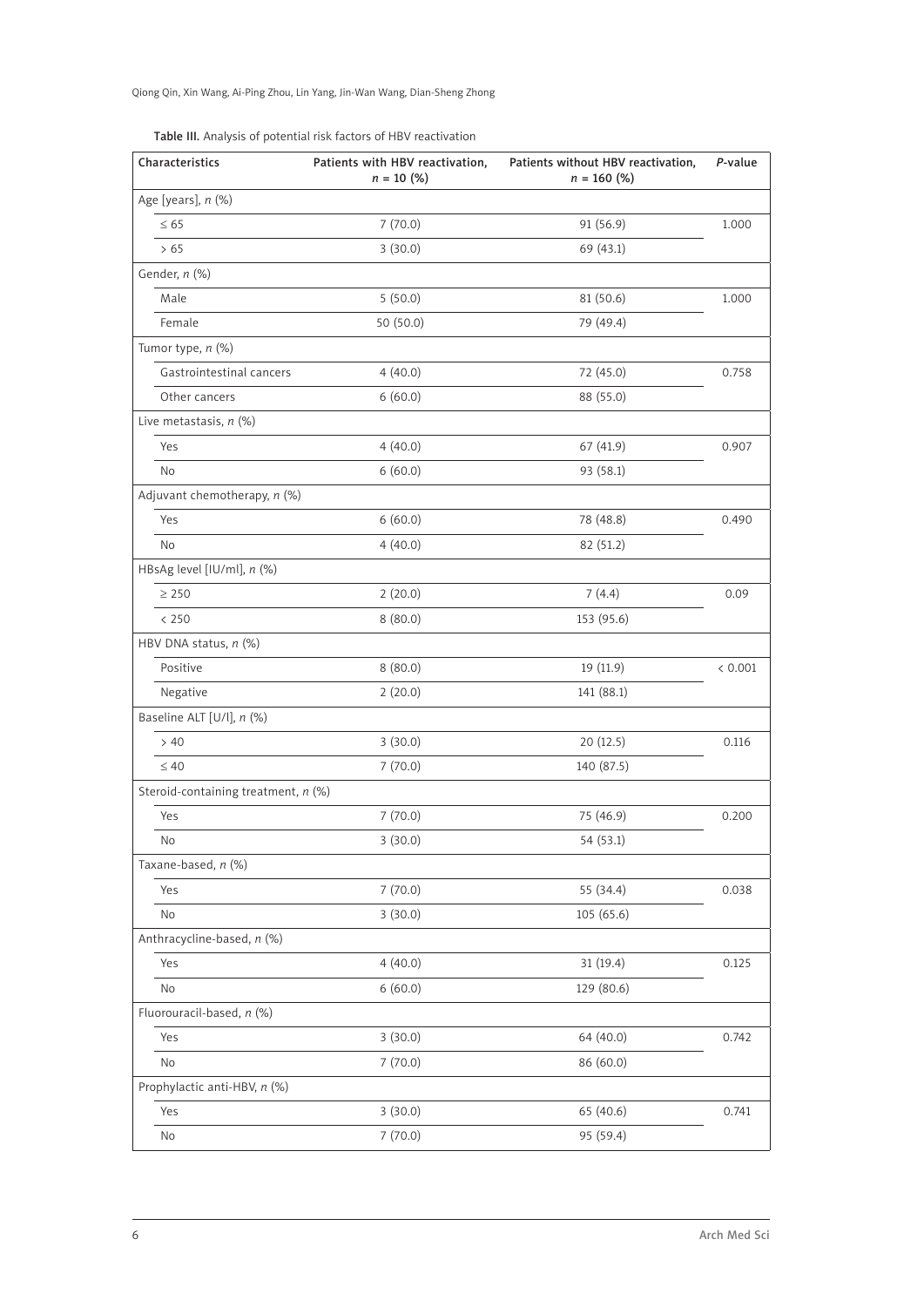| Factor                                                | В        | HR     | 95% CI           | P-value |
|-------------------------------------------------------|----------|--------|------------------|---------|
| Taxane-based (Yes/No)                                 | 0.948    | 2.581  | 0.350-19.034     | 0.352   |
| Anthracycline-based (Yes/No)                          | 0.604    | 1.830  | 0.298-11.252     | 0.515   |
| ALT increased baseline (Yes/No)                       | 0.786    | 2.194  | $0.384 - 12.529$ | 0.377   |
| HBsAg $(\leq 250 \text{ IU/ml/s } 250 \text{ IU/ml})$ | $-0.894$ | 0.409  | $0.037 - 4.540$  | 0.467   |
| HBV DNA titer (20-100 U/< 20 U)                       | 3.035    | 20.807 | 3.644-118.817    | 0.001   |

Table IV. Multivariate analysis of HBV reactivation

risks in the above studies are similar to those in the prophylaxis group. However, the HBV reactivation risk in the control group was significantly lower than in previous studies [6, 19, 25, 26]. The HBV reactivation risk in the non-prophylactic anti-HBV therapy group in previous studies was 16–36%, which was higher than the control group. It may be due to the exclusion of patients with hematological lymphatic cancer, high HBV DNA titers, HBeAg-positive, and HCC [19, 20, 26, 27].

Furthermore, three anti-HBV drugs were used in this study: lamivudine, entecavir, and adefovir dipivoxil. Previously, entecavir was superior to lamivudine in preventing HBV reactivation [28–31]. However, no difference was detected among the three drugs in preventing HBV reactivation in our study, which might be due to the limited sample size.

Single-factor and multivariate analysis of HBV reactivation confirmed that HBV DNA titer is an independent risk factor. Previous studies found that HBV reactivation might be related to HBV DNA titers before chemotherapy [18–20]. In our study, HBV DNA titers were detectable in 15.9% of the patients. Despite the low titer of HBV DNA, the rate of HBV reactivation was significantly increased. Therefore, these patients should be treated with prophylactic antiviral therapy as long as the HBV DNA titer test results are positive.

Health economics is becoming an increasingly critical factor in medical decision-making [32, 33]. The current study confirmed that prophylactic antiviral therapy cannot reduce the rate of HBV reactivation in low-risk patients and that antiviral therapy after HBV reactivation has similar prophylactic effects on chemotherapy delay, hepatitis, and fulminant liver failure. Therefore, from the perspective of cost-efficiency, only follow-ups without prophylactic anti-HBV therapy in low-risk patients can greatly reduce the economic cost of treatment and save medical resources, thereby benefitting both the society and patients.

Limitations: Firstly, the sample size was limited; further randomized controlled trials (RCTs) with larger sample sizes are essential for the substantiation of these findings. Secondly, the participants were Chinese, which might not be optimal for populations in other countries. Thirdly, the covalently closed circular DNA (cccDNA) of HBV is considered to be related to HBV reactivation [34]. However, relevant tests were not carried out in the present study, thereby excluding some highrisk groups of HBV reactivation. Therefore, it is necessary to design a rigorous prospective RCT to verify the above conclusions.

In conclusion, prophylactic nucleoside analog (anti-HBV) therapy during chemotherapy might not reduce HBV reactivation risk in hepatitis B patients with low-risk solid malignancies (nonhematological lymphatic cancer, non-HCC, and low HBV DNA titers). Therefore, from the perspective of cost-efficiency, the reexamination of HBV DNA titer and liver function is recommended. Anti-HBV therapy, especially HBV DNA titer negative, is administered after HBV reactivation occurs.

## Acknowledgements

We are particularly grateful to all the people who have helped with our article.

## Conflict of interest

The authors declare no conflict of interest.

## References

- 1. Al-Anazi MR, Nazir N, Abdo AA, et al. Genetic variations of NOD2 and MD2 genes in hepatitis B virus infection. Saudi J Biol Sci 2019; 26: 270-80.
- 2. Dienstag JL. Hepatitis B virus infection. N Engl J Med 2008; 359: 1486-500.
- 3. Bray F, Ferlay J, Soerjomataram I, Siegel RL, Torre LA, Jemal A. Global cancer statistics 2018: GLOBOCAN estimates of incidence and mortality worldwide for 36 cancers in 185 countries. CA Cancer J Clin 2018; 68: 394-424.
- 4. Torre LA, Bray F, Siegel RL, Ferlay J, Lortet-Tieulent J, Jemal A. Global cancer statistics, 2012. CA Cancer J Clin 2015; 65: 87-108.
- 5. Chen CY, Tien FM, Cheng A, et al. Hepatitis B reactivation among 1962 patients with hematological malignancy in Taiwan. BMC Gastroenterol 2018; 18: 6.
- 6. Yeo W, Lam KC, Zee B, et al. Hepatitis B reactivation in patients with hepatocellular carcinoma undergoing systemic chemotherapy. Ann Oncol 2004; 15: 1661-6.
- 7. Gui HL, Xie Q. Diagnosis, management and prevention of hepatitis B virus reactivation during anticancer therapy. Zhonghua Gan Zang Bing Za Zhi 2007; 15: 78-80.